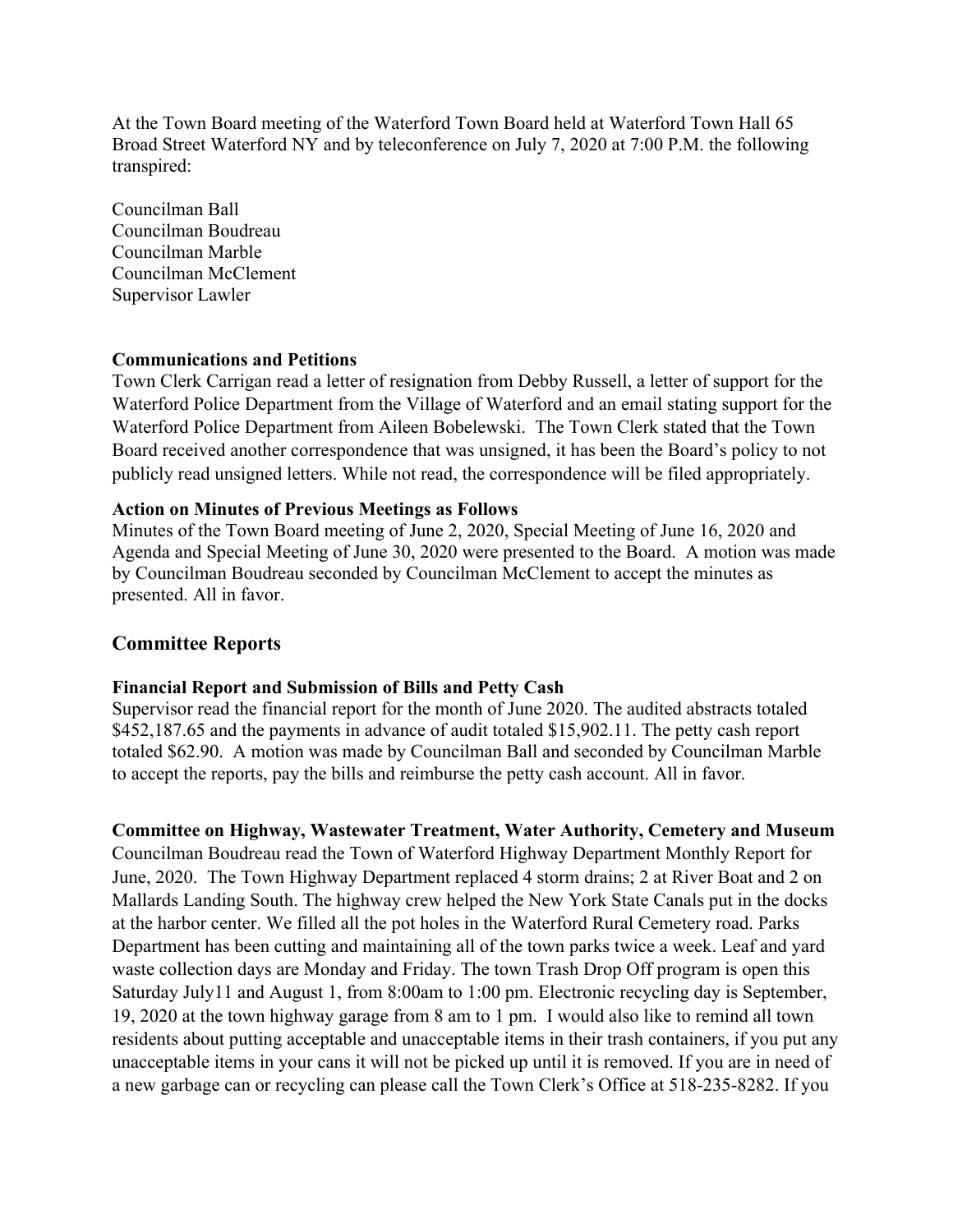have any question please call the Town Highway Garage at 518-235-3413. This report was submitted by Highway Superintendent, Harry Martel.

Councilman Boudreau then read the Wastewater report as submitted by Chief Operator Craig Falcone. They removed 10,000 gallons of sludge to Albany County and 72,000 gallons of sludge to Saratoga County. They answered three alarm calls for power and high flows. They checked all pump stations, continued maintenance of outside grounds, equipment and vehicles. The used the vacuum truck to hose out and clean out pump stations due to the heavy loading of wipes, debris and grease. They also added grease bacteria to the Front St, Fonda Road, Suncrest, Towpath and Mallards South pump stations.

The Councilman then the Water Commissioners report for the month. The water words delivered 35,510,000 gallons of water. Water works staff completed 17 service calls and 51 utility locales. Non-emergency calls were canceled for May. Staff installed completed hydrant water flushing and testing, calibrated and maintained equipment, completed monthly water testing and completed meter reading. The Commissioners are proceeding with the construction of a new water main along Hudson River Road between Bells Lane and Schoolhouse Lane. The project is a capital improvement to replace older lines that have been subject of numerous water breaks. Construction will continue through August.

Councilman Boudreau then read an update from Town Historian Russ Vandervoort. He has as article being published in the Saratoga County Historian page.

Supervisor Lawler thanked the Wastewater team for getting one of the pump station generators running after the storm on Friday.

# **Committee on Public Safety, Emergency Services, and Liaison to Village**

Councilman Ball reviewed the Uniform Traffic Ticket report and listing of calls by officer for the month. There were 17 domestic calls, 14 fire calls, 10 EMS calls, 17 traffic stops, 10 arrests. There were 9 warrants. The Waterford Police Department is an accredited agency, they will be visited by the accreditation agency on July 23rd to continue this accreditation. Thank you to all the officers for getting the books ready for this.

## **Committee on Veterans, Grants and Funding, Special Projects, Town Hall and Seniors**

Councilman McClement read the Senior Medical Van report for the month of June as submitted by Driver Andy Walters. There were 28 Patients 9 cancellations 762 Miles driven total of 46 Hours

The Grocery Bus for June transported 32 Seniors 75 Miles driven total of 10 Hours (Due to Covid19 the number of Senior's that use this service has lowered)

The Councilman stated that the Senior Center remains closed at this time. Saratoga County Office of the Aging is hosting a drive thru Farmers Market on July 22 and August  $18<sup>th</sup>$  from 1-4pm at the Saratoga County Fairgrounds. Contact Office of the Aging at 518-884-4100 to sign up and for more information.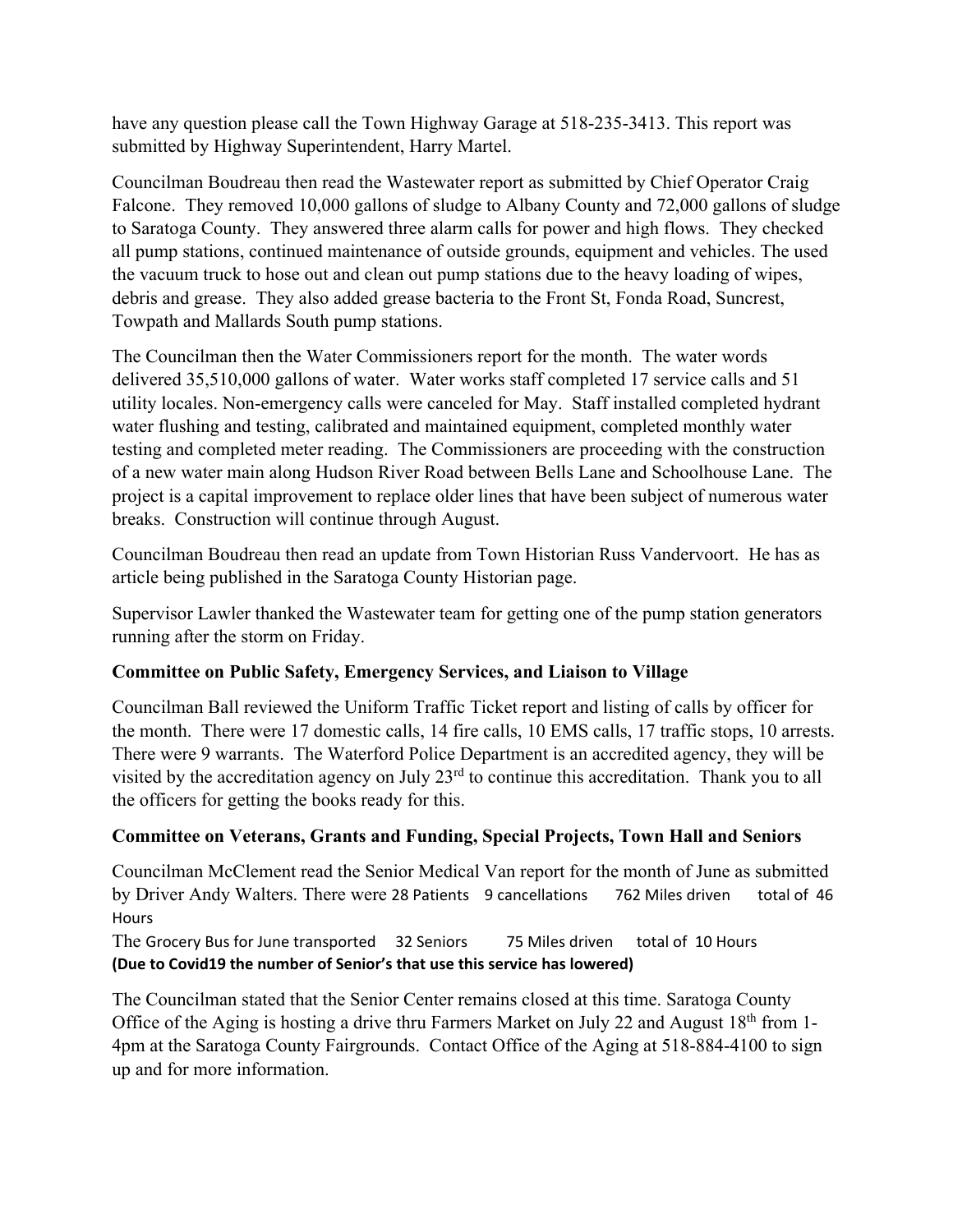**Committee on Youth, Playground, Pool, Festivals, Library, WHUFSD, and Visitor Center**  Councilman Marble spoke about the opening of the Town Pool for the summer season. Please read the rules that have been set for this season before entering the pool. We have to follow a new protocol this year to keep the residents and staff safe. We are allowing half capacity and are practicing social distancing while in and around the pool deck. Sanitizer and pool rules are located throughout the pool house and on the pool deck. Since we have chosen not to open a concession, we ask you to bring your own snacks and drinks, no glass please. The Pool will be open seven days a week from 12-6 pm weather permitting until August 16. If you have any questions please call the pool at 518-235-4414 and ask for the Pool Director.

Councilman Marble gave an update on the Waterford Library. The budget vote passed. James Formosa and Barry Walsh will be taking their Oaths of Office as Library Trustees on July 21st. The Library is continuing with the curbside pickup through the end of the month and plan to begin letting limited numbers of patrons into the building soon. The Library will be installing enhanced air filtration systems as soon as parts become available. Patrons should check either the web page waterfordlibrary.net or the FB page for the latest information on the resumption of library services. Tim assures me he will have more for us as it happens.

The Councilman stated that the Free lunch program at the Wesleyan Church parking lot will continue this summer, weekdays in conjunction with the school lunch program. It will run thru Sept 5th.

Councilman Marble then read the Harbor Visitor Center report as submitted by Director Jeff Cleary. The Tug Boat Round up has been canceled for Sept 2020. The Fireworks have been canceled as well. Operations have begun at the Hurst Harbor Center. The Town's docks were returned to the wall on June  $18<sup>th</sup>$ .

Extensive work on the cantilever and ramps have been completed. Many thanks to Highway Superintendent, Harry Martel and his team for their work on raising our dock ramps into place.

The dock rehabilitation program is continuing.

The New York Primaries were held on Tues June 23 and the Hurst Harbor Center served as a polling place. Everything seemed to go smoothly. The dock office/visitor center is now open and operating under Covid-19 safety procedures in place.

Volunteers are needed with many 2 and 3 hour shifts available. Please contact Jeff Cleary at 518- 233-9123. To date we have had 8 boat visitors, 2 Canadians, and visitors from Florida, Massachusetts and Ohio.

#### **Supervisors Report**

Supervisor Lawler stated that they will be deviating from the regular agenda this evening in order to honor two Town employees Shawn Gilbert and Cameron Gardner and to swear in a new police officer, Cory Wagner.

Councilman Ball recognized Waterford Rescue Squad Chief Tracy Weir and the team from the Waterford Rescue Squad that was present tonight for their commitment to the residents of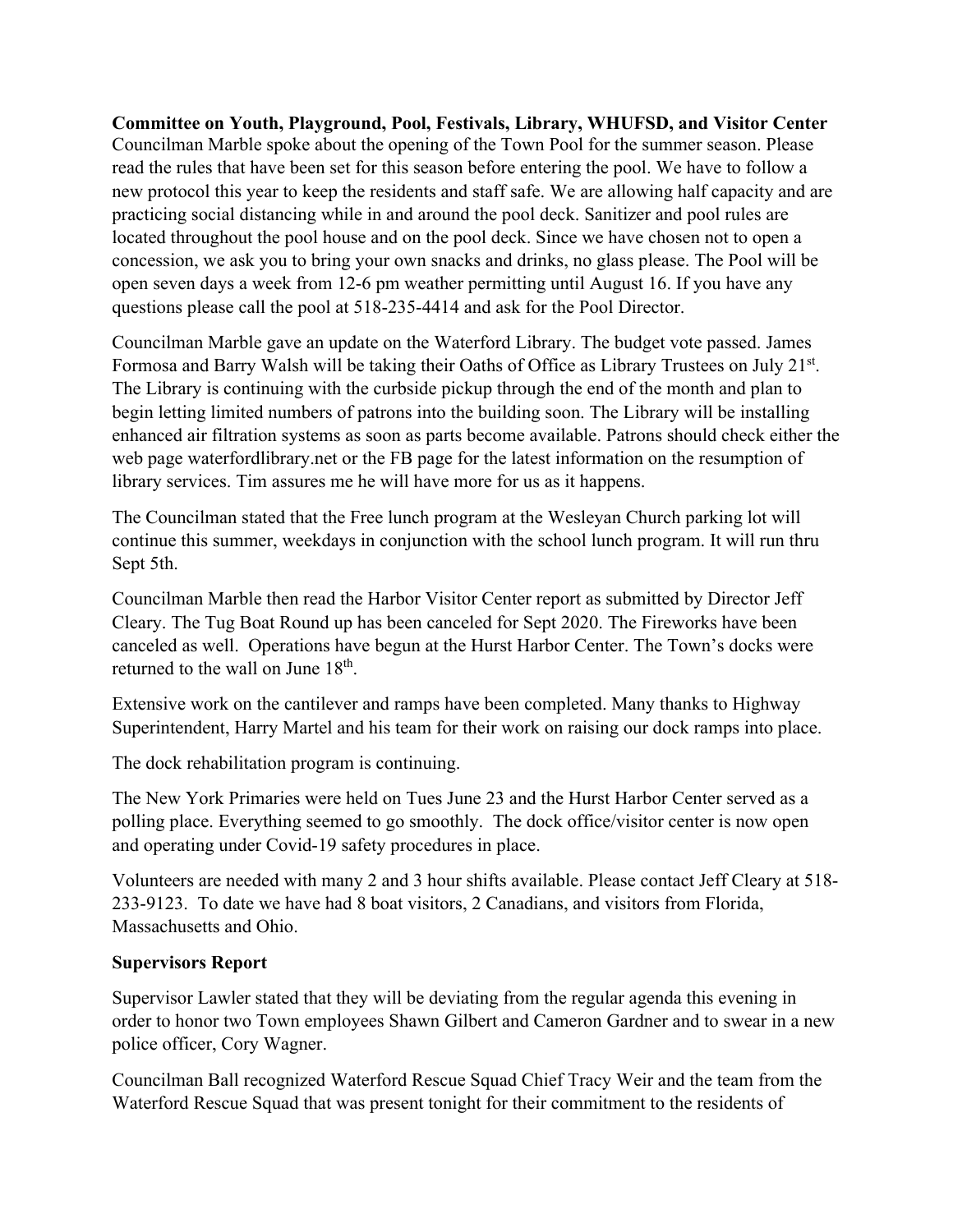Waterford. EMT Rick Ellison spoke of an incident last month where Northside Firefighters Shawn Gilbert and Cameron Gardner were called to assist an unconscious elderly male in cardiac arrest, they were able to resuscitate the man and deliver him to the ambulance for transport to the hospital.

Councilman Ball presented plaques to Firefighters Shawn Gilbert and Cameron Gardner.

## **RESOLUTION # 55**

WHEREAS, Shawn Gilbert and Cameron Gardner are volunteers of the F.B Peck Hose Company; and

WHEREAS, on June 7, 2020 Shawn Gilbert and Cameron Gardner responded to an EMS call for a patient in cardiac arrest; and

WHEREAS, through the training and skills they have acquired, they were able to bring the patient back and transported to the emergency room; now

THEREFORE BE IT RESOLVED, that the Town Board of the Town of Waterford hereby shows their appreciation to Shawn Gilbert and Cameron Gardner for their volunteer service to the residents of the Town of Waterford.

Offered by Councilman Ball Seconded by Councilman Boudreau

Councilman Ball yes Councilman Boudreau yes Councilman Marble yes Councilman McClement yes Supervisor Lawler yes

Supervisor Lawler spoke of the honor of being able to swear in a new police officer. Cory Wagner will replace Pat O'Connell who recently retired leaving big shoes to fill. When Pat was hired, he was the oldest recruit in the academy and graduated first in his class. Pat will be missed. The Supervisor acknowledged Sgt. Shudt, Sgt. VanBramer and Officer Dilbone who were present this evening.

Supervisor Lawler swore in Police Officer Cory Wagner.

The meeting was briefly paused while a new recoding began.

## **General Orders**

## **RESOLUTION # 56**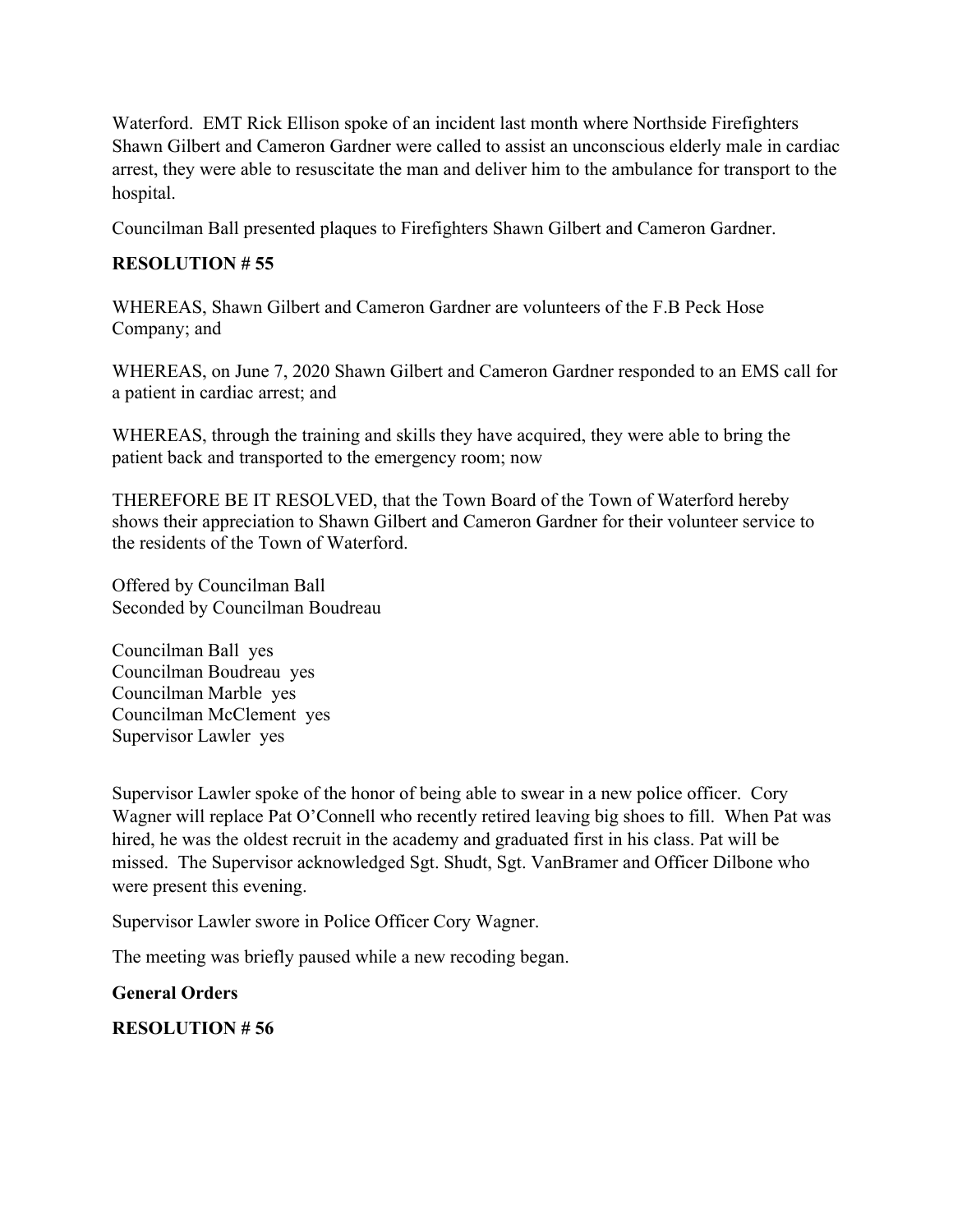RESOLVED, that Cory Wagner be and he is hereby appointed as full time Police Officer at a salary according to the current union contract to be paid in weekly installments by the Supervisor without the necessity of pre-audit by the Town Board.

Offered by Councilman Ball Seconded by Councilman Marble

Councilman Ball yes Councilman Boudreau yes Councilman Marble yes Councilman McClement yes Supervisor Lawler yes

#### **RESOLUTION # 57**

Resolved, that the Town Board of the Town of Waterford hereby reinstates all fees regularly collected for Freedom of Information requests, under FOIL, effective immediately.

Offered by Councilman Boudreau Seconded by Councilman McClement

Councilman Ball yes Councilman Boudreau yes Councilman Marble yes Councilman McClement yes Supervisor Lawler yes

## **RESOLUTION # 58**

RESOLVED, that the property known as 8 Hillview Avenue, (SBL# 291.13-1-18) be changed for sewer rent purposes from a two unit to a one unit as all necessary paperwork has been submitted to the Town Clerk.

Offered by Councilman Boudreau Seconded by Councilman McClement

Councilman Ball yes Councilman Boudreau yes Councilman Marble yes Councilman McClement yes Supervisor Lawler yes

#### **RESOLUTION # 59**

RESOLVED, that the Town Board of the Town Board hereby authorizes the Waterford Halfmoon Union Free School District to utilize the Town of Waterford recreation fields for the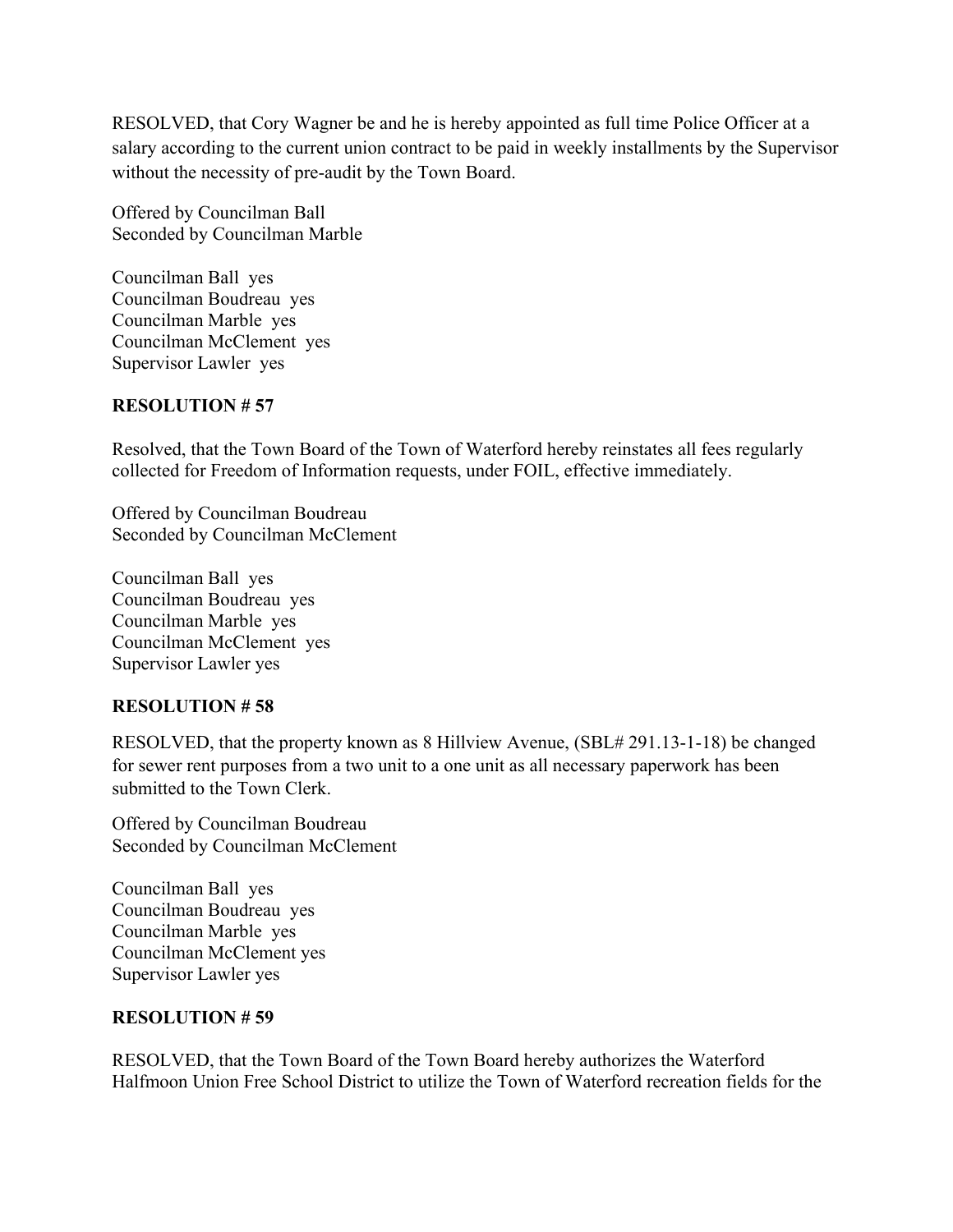2020-2021 school year as their certificate of insurance has been filed with the Town Clerk's Office.

Offered By Councilman Marble Seconded By Councilman Boudreau

Councilman Ball yes Councilman Boudreau yes Councilman Marble yes Councilman McClement yes Supervisor Lawler yes

RESOLUTION # 60

RESOLVED, that David Woodin be and he is hereby appointed as an Alternate Member to the Zoning Board of Appeals for the year 2020.

Offered By Councilman Boudreau Seconded By Councilman McClement

Councilman Ball yes Councilman Boudreau yes Councilman Marble yes Councilman McClement yes Supervisor Lawler yes

#### **RESOLUTION # 61**

RESOLVED, that the Supervisor be and he is hereby authorized to sign Amendment No. 1 to increase the budget by \$5,400.00 with Adirondack Mountain Engineering PC for Subdivision and Zoning Updates. The Total Engineering/Planning Budget is now \$16,960.00.

Offered By Councilman Boudreau Seconded By Councilman Marble

Councilman Ball yes Councilman Boudreau yes Councilman Marble yes Councilman McClement yes Supervisor Lawler yes

#### **RESOLUTION # 62**

RESOLVED, that the Town of Waterford/Location Code 30096 hereby establishes the following as the standard work days for the elected and appointed officials listed below and will report the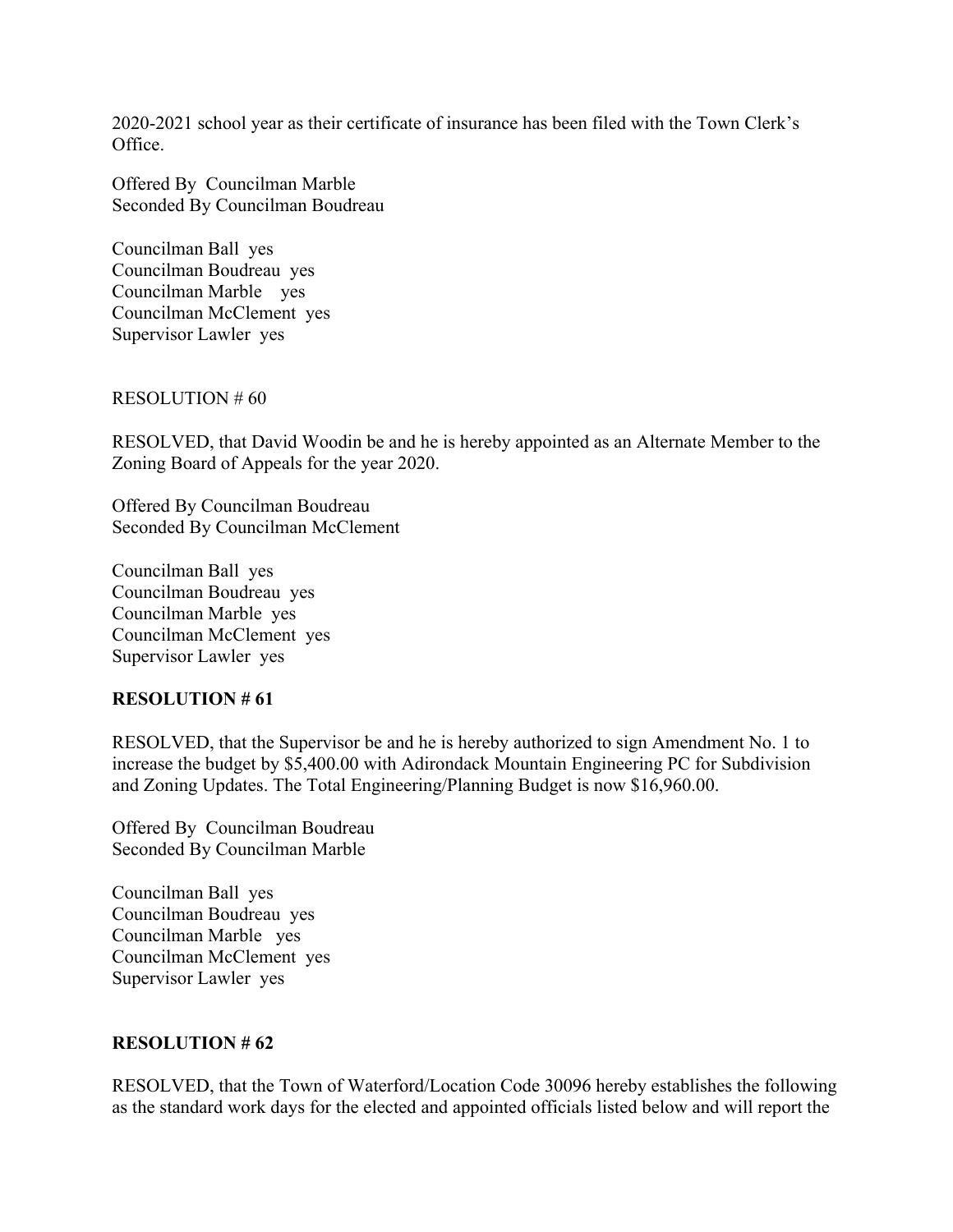following days worked to the New York State and Local Employees' Retirement System based upon the Record of Activities submitted by these officials:

Town Supervisor, John E. Lawler, 6 Hour Standard Work Day from 1/1/2020 – 12/31/2021, 10.12 days worked to be reported each month.

Town Clerk, Mary Shannon Carrigan, 6 Hour Standard Work Day from 1/1/2020 – 12/31/2023, 20 days worked to be reported each month with 4 pay dates and 25 days worked to be reported each month with 5 pay dates.

Town Justice, Nancy Sunukjian, 6 Hour Standard Work Day from 1/1/2020 – 12/31/2023, 1.66 days worked to be reported each month.

Chairman, Zoning Board, Charles Fusco, 6 Hour Standard Work Day from 1/1/2020 – 12/31/2020, 1.93 days worked to be reported each month.

Offered By Councilman Marble Seconded By Councilman Boudreau

Councilman Ball yes Councilman Boudreau yes Councilman Marble yes Councilman McClement yes Supervisor Lawler yes

## **RESOLUTION # 63**

RESOLVED, that the following individuals be and they are hereby appointed as seasonal hires for the Parks and Recreation Department:

Lifeguards: Justin Cioffi at \$13.75 per hour Salvatore Anziano at \$13.75 per hour Sierra Atwood at \$13.75 per hour Hunter Guertin at \$13.75 per hour Nicole David at \$13.75 per hour

All hires as to be paid in weekly installments by the Supervisor without the necessity of pre-audit by the Town Board.

Offered By Councilman Marble Seconded By Councilman Boudreau

Councilman Ball yes Councilman Boudreau yes Councilman Marble yes Councilman McClement abstain